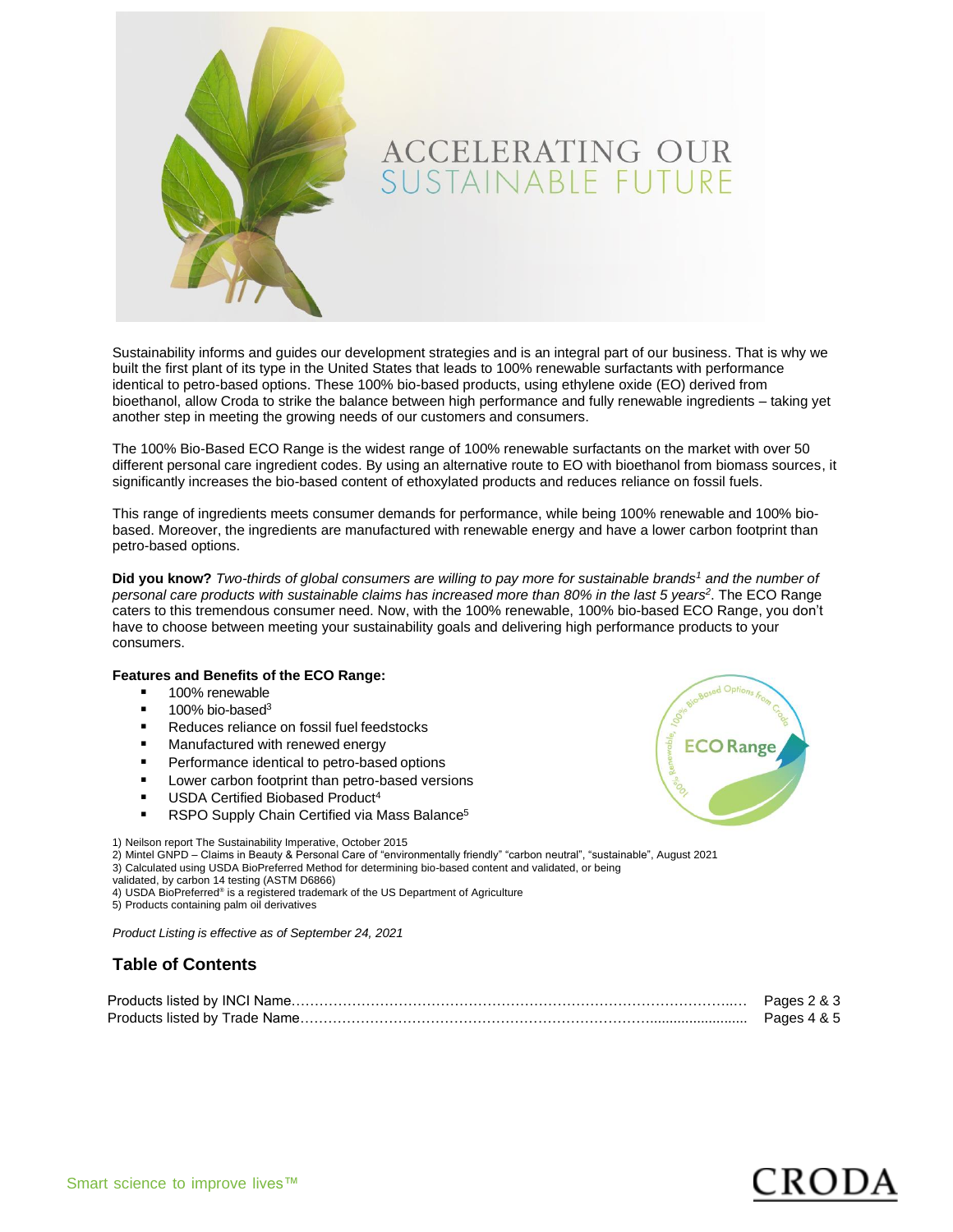

The Croda chemistries in the ECO Range, listed by INCI name

| <b>INCI</b>                                             | Tradename                                | 100%         | 100%         | <b>ECO SAP</b> |
|---------------------------------------------------------|------------------------------------------|--------------|--------------|----------------|
|                                                         |                                          | Bio-         | Renewable    | Code           |
|                                                         |                                          | <b>Based</b> |              |                |
| Ceteareth-20                                            | ECO Brij™ CS20 MBAL-SO-(AP)              | $\checkmark$ | $\checkmark$ | ET49010        |
| Cetearyl Alcohol (and) Ceteareth-20                     | ECO Cosmowax™ P MBAL-PA-(MH)             | $\checkmark$ | $\checkmark$ | EM41209        |
| Cetearyl Alcohol (and) Steareth 20<br>(and) Steareth 10 | ECO Cosmowax™ J-PA-(MH)                  | $\checkmark$ | $\checkmark$ | EM41207        |
| Ceteth-10                                               | ECO Brij™ C10 MBAL-SO-(AP)               | $\checkmark$ | $\checkmark$ | ET49002        |
| Ceteth-2                                                | ECO Brij™ C2 MBAL-SO-(AP)                | $\checkmark$ | $\checkmark$ | ET49008        |
| Ceteth-20                                               | ECO Brij™ C20 MBAL-SO-(AP)               | $\checkmark$ | $\checkmark$ | ET49040        |
| Glyceryl Stearate (and) PEG-100<br><b>Stearate</b>      | ECO Arlacel™ 165 MBAL-PA-(MH)            | $\checkmark$ | $\checkmark$ | CB43187        |
| Glycereth-26                                            | ECO Renex™ G26-MBAL-LQ-(AP)              | $\checkmark$ | $\checkmark$ | ET48567        |
| Laureth-23                                              | ECO Brij™ L23-69 MBAL-LQ-(AP)            | $\checkmark$ | $\checkmark$ | ET49012        |
| Laureth-23                                              | ECO Brij™ L23 MBAL-SO-(AP)               | $\checkmark$ | $\checkmark$ | ET49092        |
| Laureth-3                                               | ECO Brij™ L3 MBAL-LQ-(AP)                | $\checkmark$ | $\checkmark$ | ET49123        |
| Laureth-4                                               | ECO Brij™ L4 MBAL-LQ-(AP)                | $\checkmark$ | $\checkmark$ | ET49020        |
| Laureth-6                                               | ECO Brij™ L6 MBAL-LQ-(AP)                | $\checkmark$ | $\checkmark$ | ET48307        |
| Laureth-7                                               | ECO Brij™ L7 MBAL-LQ-(AP)                | $\checkmark$ | $\checkmark$ | ET47508        |
| Oleth-10                                                | ECO Brij™ O10 MBAL-SS-(AP)               | $\checkmark$ | $\checkmark$ | ET49024        |
| Oleth-2                                                 | ECO Brij™ O2 MBAL-LQ-(AP)                | $\checkmark$ | $\checkmark$ | ET49032        |
| Oleth-20                                                | ECO Brij™ O20-22 MBAL-LQ-(AP)            | $\checkmark$ | $\checkmark$ | ET49026        |
| Oleth-20                                                | ECO Brij™ O20 MBAL-SO-(AP)               | $\checkmark$ | $\checkmark$ | ET49028        |
| Oleth-20                                                | ECO Brij™ O20 MBAL-SS-(AP)               | $\checkmark$ | $\checkmark$ | ET49030        |
| Oleth-3                                                 | ECO Brij™ O3 MBAL-LQ-(AP)                | $\checkmark$ | $\checkmark$ | ET49034        |
| Oleth-5                                                 | ECO Brij™ O5 MBAL-LQ-(AP)                | $\checkmark$ | $\checkmark$ | ET49006        |
| PEG-25 Hydrogenated Castor Oil                          | ECO Croduret™ 25-LQ-(AP)                 | $\checkmark$ | $\checkmark$ | ET49056        |
| PEG-30 Castor Oil                                       | ECO Etocas™ 30-LQ -(AP)                  | $\checkmark$ | $\checkmark$ | ET41234        |
| PEG-40 Castor Oil                                       | ECO Etocas™ 40-SS -(AP)                  | $\checkmark$ | $\checkmark$ | ET41242        |
| PEG-40 Hydrogenated Castor Oil                          | ECO Croduret™ 40-SS-(AP)                 | $\checkmark$ | $\checkmark$ | ET48395        |
| PEG-45 Palm Kernel Glycerides                           | ECO Glycerox <sup>™</sup> PK-70-LQ -(AP) | $\checkmark$ | $\checkmark$ | ET48257        |
| PEG-40 Stearate (Palm)                                  | ECO Myrj™ S40 MBAL-PA-(MH)<br>(palm)     | $\checkmark$ | $\checkmark$ | ET43540        |
| PEG-40 Stearate (Soy)                                   | ECO Myrj™ S40-PA-(MH) (soy)              | $\checkmark$ | $\checkmark$ | ET43017        |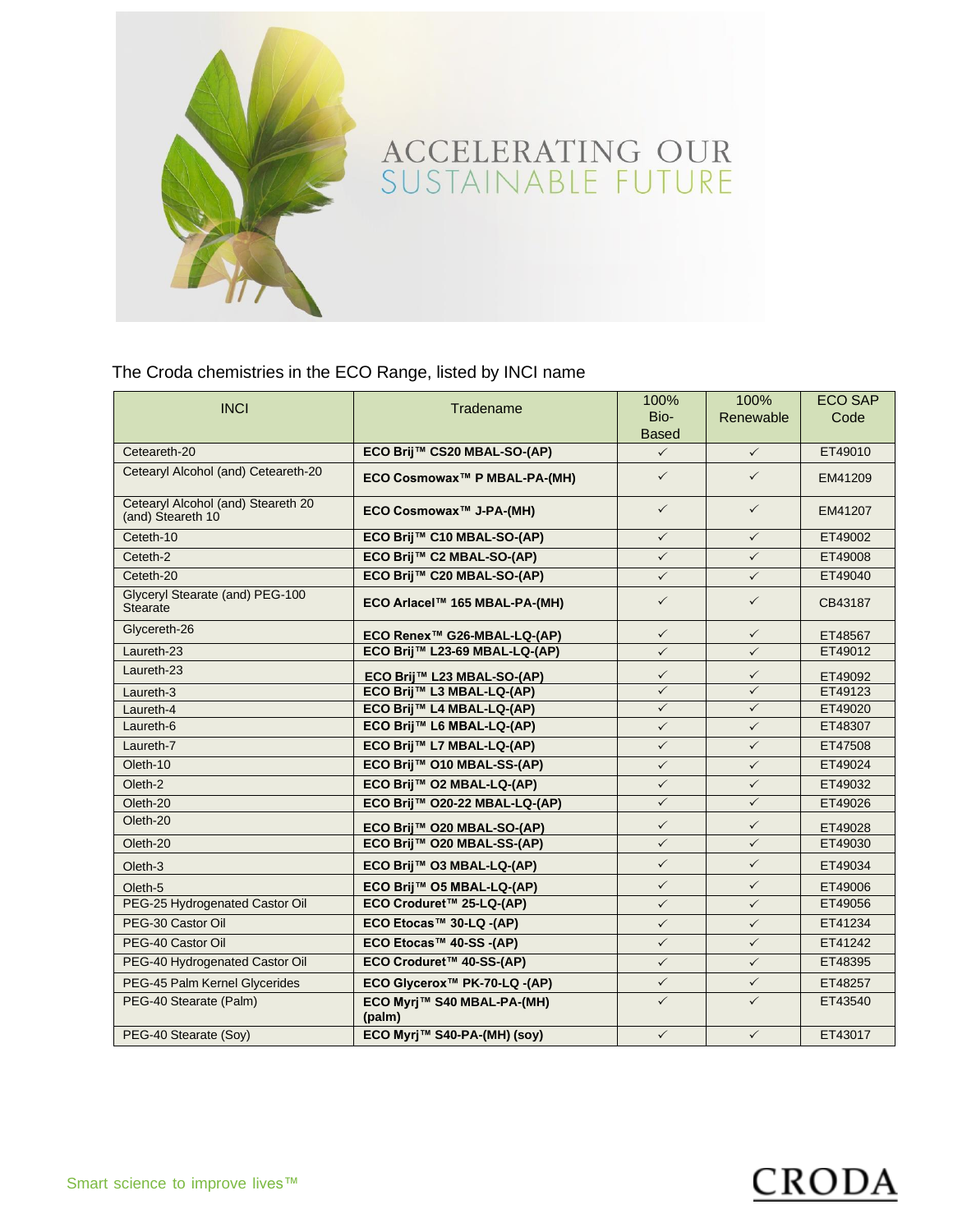

| <b>INCI</b>                         | Tradename                             | 100%<br>Bio-<br><b>Based</b> | 100%<br>Renewable | <b>ECO SAP</b><br>Code |
|-------------------------------------|---------------------------------------|------------------------------|-------------------|------------------------|
| PEG-6 Caprylic/Capric<br>Glycerides | ECO Glycerox™ 767 MBAL-LQ -(AP)       | $\checkmark$                 | $\checkmark$      | ET48222                |
| PEG-7 Glyceryl Cocoate              | ECO Glycerox <sup>™</sup> HE-LQ -(AP) | $\checkmark$                 | $\checkmark$      | ET48414                |
| PEG-80 Sorbitan Laurate             | ECO Tween™ 28-LQ-(AP)                 | $\checkmark$                 | $\checkmark$      | SD49068                |
| Polysorbate 20                      | ECO Tween™ 20-LQ-(AP)                 | $\checkmark$                 | $\checkmark$      | SD49058                |
| Polysorbate 21                      | ECO Tween™ 21-LQ-(AP)                 | $\checkmark$                 | $\checkmark$      | SD49060                |
| Polysorbate 40                      | ECO Tween™ 40 MBAL-LQ-(AP)            | $\checkmark$                 | $\checkmark$      | SD49070                |
| Polysorbate 60                      | ECO Tween™ 60 MBAL-LQ-(AP)            | $\checkmark$                 | $\checkmark$      | SD49072                |
| Polysorbate 61                      | ECO Tween™ 61 MBAL-SO-(AP)            | $\checkmark$                 | $\checkmark$      | SD49074                |
| Polysorbate 65                      | ECO Tween™ 65-LQ-(AP)                 | $\checkmark$                 | $\checkmark$      | SD49078                |
| Polysorbate 80                      | ECO Tween™ 80-LQ-(AP)                 | $\checkmark$                 | $\checkmark$      | SD49149                |
| Polysorbate 81                      | ECO Tween™ 81-LQ-(AP)                 | $\checkmark$                 | $\checkmark$      | SD49084                |
| Polysorbate 85                      | ECO Tween™ 85 LM-MBAL-LQ-(AP)         | $\checkmark$                 | $\checkmark$      | SD49086                |
| Polysorbate 85                      | ECO Tween™ 85 MBAL-LQ-(AP)            | $\checkmark$                 | $\checkmark$      | SD49088                |
| <b>Proprietary Blend</b>            | ECO Polawax™ A-31-PA-(MH)             | $\checkmark$                 | $\checkmark$      | EM41219                |
| <b>Proprietary Blend</b>            | ECO Polawax™ NF-PA-(MH)               | $\checkmark$                 | $\checkmark$      | EM41223                |
| Sorbeth-20 Beeswax                  | ECO Cithrol™ S20BW-SO-(AP)            | $\checkmark$                 | $\checkmark$      | SD49052                |
| Steareth-10                         | ECO Brij™ S10 MBAL-SO-(AP)            | $\checkmark$                 | $\checkmark$      | ET49042                |
| Steareth-100                        | ECO Brij™ S100 MBAL-SO-(AP)           | $\checkmark$                 | $\checkmark$      | ET49018                |
| Steareth-2                          | ECO Brij™ S2 MBAL-SO-(AP)             | $\checkmark$                 | $\checkmark$      | ET49046                |
| Steareth-20                         | ECO Brij™ S20 MBAL-SO-(AP)            | $\checkmark$                 | $\checkmark$      | ET49044                |
| Steareth-30                         | ECO Brij™ S30 MBAL-PA-(MH)            | $\checkmark$                 | $\checkmark$      | ET49140                |
| Steareth-21                         | ECO Brij™ S721 MBAL-PA-(MH)           | $\checkmark$                 | $\checkmark$      | ET43082                |
| Steareth-21                         | ECO Brij™ S721 MBAL-SO-(AP)           | $\checkmark$                 | $\checkmark$      | ET49050                |

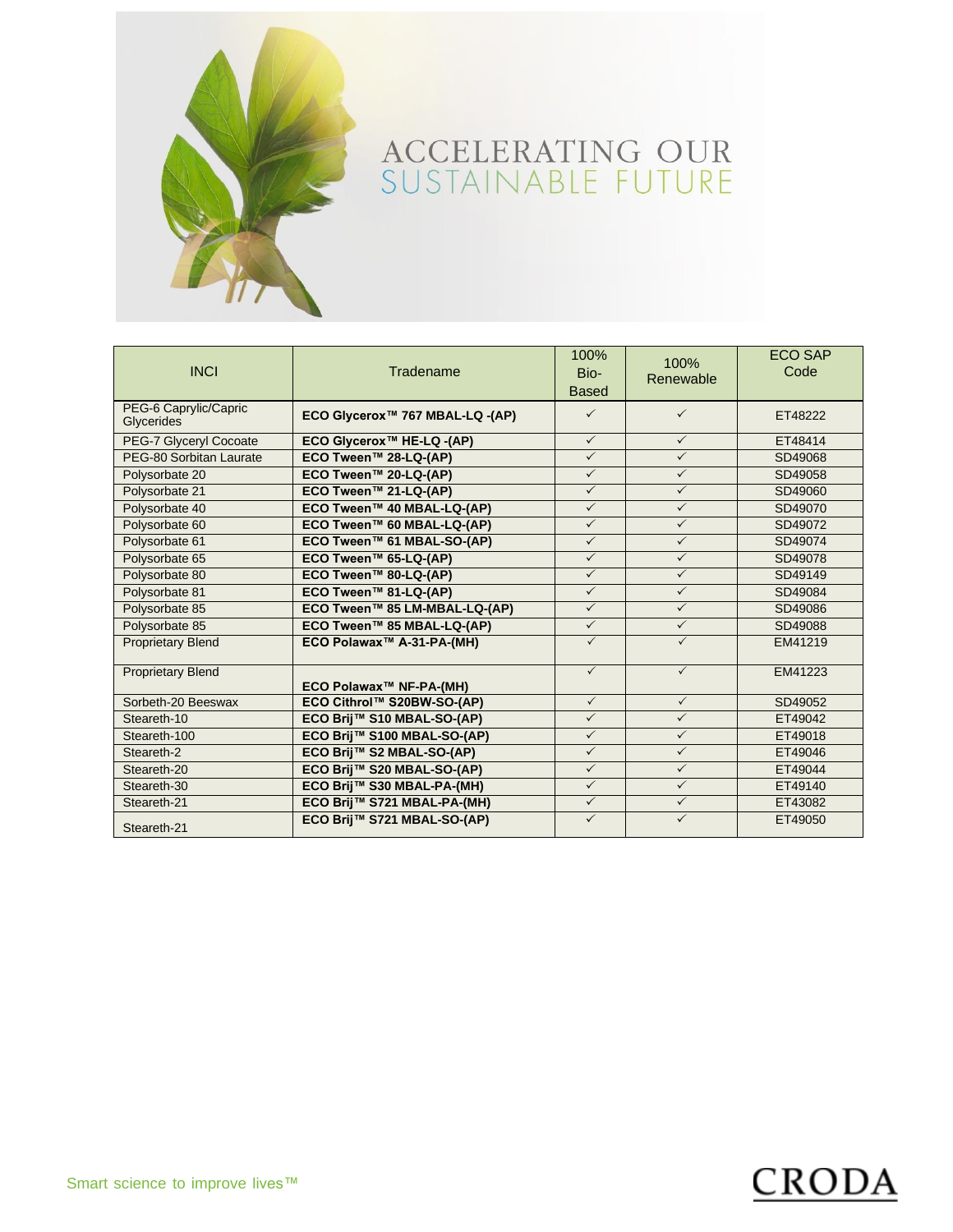

The Croda chemistries in the ECO range, listed by Tradename

| Tradename                     | <b>INCI</b>                                             | 100%<br>Bio- | 100%<br>Renewable | <b>ECO</b><br><b>SAP Code</b> |
|-------------------------------|---------------------------------------------------------|--------------|-------------------|-------------------------------|
|                               |                                                         | <b>Based</b> |                   |                               |
| ECO Arlacel 165 MBAL-PA-(MH)  | Glyceryl Stearate (and) PEG-100<br>Stearate             | $\checkmark$ | $\checkmark$      | CB43187                       |
| ECO Renex™ G26-MBAL-LQ-(AP)   | Glycereth-26                                            | $\checkmark$ | $\checkmark$      | ET48567                       |
| ECO Brij™ C10 MBAL-SO-(AP)    | Ceteth-10                                               |              |                   | ET49002                       |
| ECO Brij™ C2 MBAL-SO-(AP)     | Ceteth-2                                                | $\checkmark$ | $\checkmark$      | ET49008                       |
| ECO Brij™ C20 MBAL-SO-(AP)    | Ceteth-20                                               | $\checkmark$ | $\checkmark$      | ET49040                       |
| ECO Brij™ CS20 MBAL-SO-(AP)   | Ceteareth-20                                            | $\checkmark$ | $\checkmark$      | ET49010                       |
| ECO Brij™ L23 MBAL-SO-(AP)    | Laureth-23                                              | $\checkmark$ | $\checkmark$      | ET49092                       |
| ECO Brij™ L23-69 MBAL-LQ-(AP) | Laureth-23                                              | $\checkmark$ | $\checkmark$      | ET49012                       |
| ECO Brij™ L3 MBAL-LQ-(AP)     | Laureth-3                                               | $\checkmark$ | $\checkmark$      | ET49123                       |
| ECO Brij™ L4 MBAL-LQ-(AP)     | Laureth-4                                               | $\checkmark$ | $\checkmark$      | ET49020                       |
| ECO Brij™ L6 MBAL -LQ-(AP)    | Laureth-6                                               | $\checkmark$ | $\checkmark$      | ET48307                       |
| ECO Brij™ L7 MBAL-LQ-(AP)     | Laureth-7                                               | $\checkmark$ | $\checkmark$      | ET47508                       |
| ECO Brij™ O10 MBAL-SS-(AP)    | Oleth-10                                                | $\checkmark$ | $\checkmark$      | ET49024                       |
| ECO Brij™ O2 MBAL-LQ-(AP)     | Oleth-2                                                 | $\checkmark$ | $\checkmark$      | ET49032                       |
| ECO Brij™ O20-22 MBAL-LQ-(AP) | Oleth-20                                                | $\checkmark$ | $\checkmark$      | ET49026                       |
| ECO Brij™ O20 MBAL-SO-(AP)    | Oleth-20                                                | $\checkmark$ | $\checkmark$      | ET49028                       |
| ECO Brij™ O20 MBAL-SS-(AP)    | Oleth-20                                                | $\checkmark$ | $\checkmark$      | ET49030                       |
| ECO Brij™ O3 MBAL-LQ-(AP)     | Oleth-3                                                 | $\checkmark$ | $\checkmark$      | ET49034                       |
| ECO Brij™ O5 MBAL-LQ-(AP)     | Oleth-5                                                 | $\checkmark$ | $\checkmark$      | ET49006                       |
| ECO Brij™ S10 MBAL-SO-(AP)    | Steareth-10                                             | $\checkmark$ | $\checkmark$      | ET49042                       |
| ECO Brij™ S100 MBAL-SO-(AP)   | Steareth-100                                            | $\checkmark$ | $\checkmark$      | ET49018                       |
| ECO Brij™ S2 MBAL-SO-(AP)     | Steareth-2                                              | $\checkmark$ | $\checkmark$      | ET49046                       |
| ECO Brij™ S20 MBAL-SO-(AP)    | Steareth-20                                             | $\checkmark$ | $\checkmark$      | ET49044                       |
| ECO Brij™ S721 MBAL-PA-(MH)   | Steareth-21                                             | $\checkmark$ | $\checkmark$      | ET43082                       |
| ECO Brij™ S721 MBAL-SO-(AP)   | Steareth-21                                             | $\checkmark$ | $\checkmark$      | ET49050                       |
| ECO Cithrol™ S20 BW-SO        | Sorbeth-20 Beeswax                                      | $\checkmark$ | $\checkmark$      | SD49052                       |
| ECO Cosmowax™ J-PA-(AP)       | Cetearyl Alcohol (and) Steareth<br>20 (and) Steareth 10 | $\checkmark$ | $\checkmark$      | EM41207                       |
| ECO Cosmowax™ P-MBAL-PA-(AP)  | Cetearyl Alcohol (and)<br>Ceteareth-20                  | $\checkmark$ | $\checkmark$      | EM41209                       |
| ECO Croduret™ 25-LQ-(AP)      | PEG-25 Hydrogenated<br>Castor Oil                       | $\checkmark$ | $\checkmark$      | ET49056                       |
| ECO Croduret™ 40-SS -(AP)     | PEG-40 Hydrogenated<br>Castor Oil                       | $\checkmark$ | $\checkmark$      | ET48395                       |